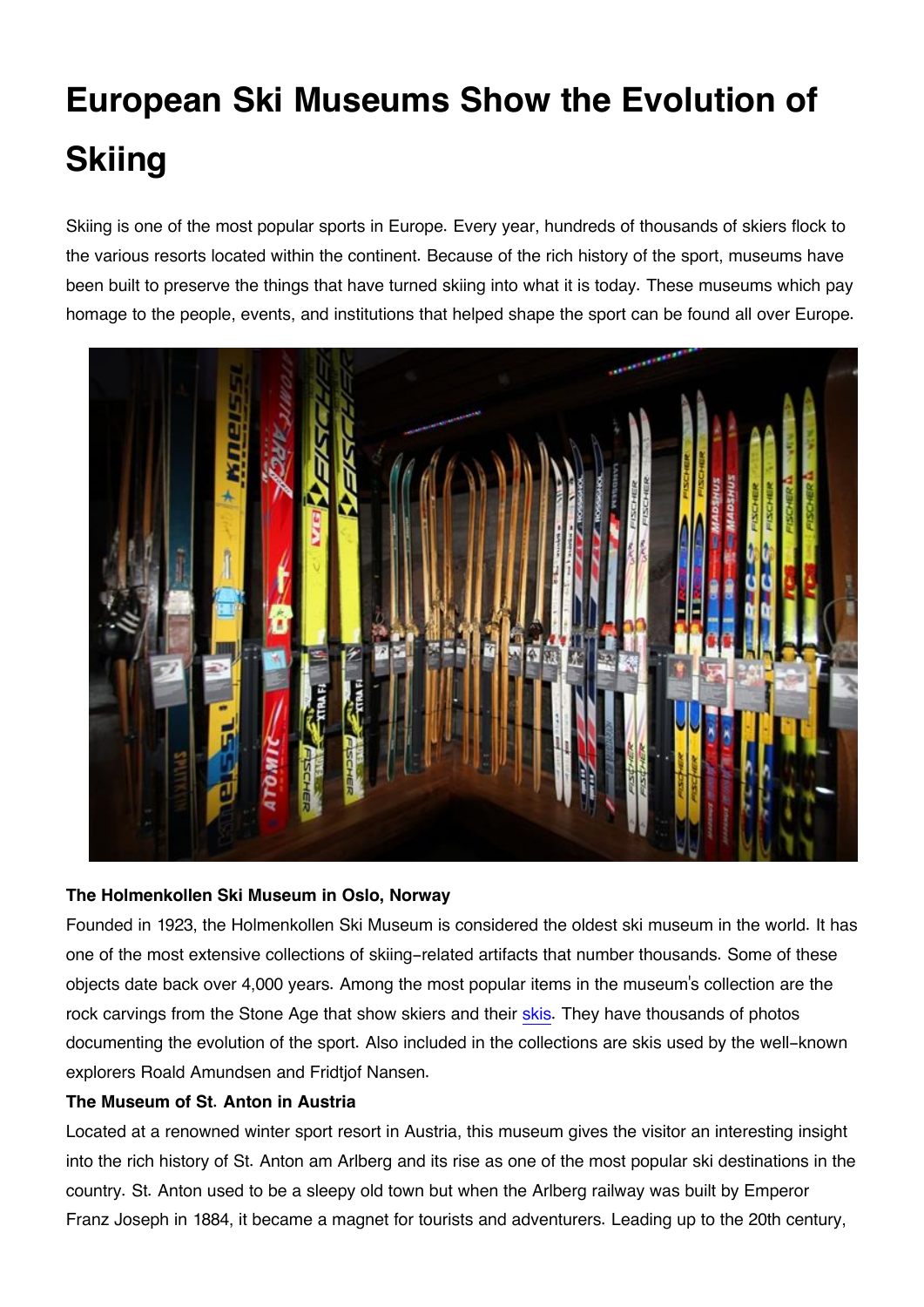St. Anton was mainly an agricultural town. But with the arrival of more people wishing to ski down its pristine slopes, the town soon turned into a tourism center. The museum pays homage to legendary skiers like Rudolf Gomperz and Hannes Schneider. Vintage skis used by local champions like Mario Matt and Karl Schranz are also exhibited in the museum. Not only that, the museum also has a collection of scenes and special exhibits dedicated to ski movies from the 1920s and 1930s.



### **The Musee du Ski (Ski Museum) in France**

Situated in the city of Les Rousses, this ski museum contains some of the best collections of wellpreserved skiing equipment. Some of the pairs of skis in the museum's exhibits date back as far as 1850. With that said, if you really want to find out how people skied a century ago, then this is the place to go. The museum also has collections of various skiing-related items such as snowboards, bobsleds, sleds, and other sports equipment used during winter sports tournaments in the distant past. The museum also clearly shows the evolution of skis from simple wooden contraptions to ones made from modern materials. Simply put, this museum has a collection of historic artifacts that can't be found anywhere else.

### **The Swiss Alpine Museum in Bern, Switzerland**

This museum may not be specifically dedicated to the winter sport of skiing but it has a substantial amount of artifacts that are very relevant to the sport. A lot of the museum's collection of 160,000 photographs, 180 paintings, 20,000 objects and 600 prints are about skiing. This is not surprising at all